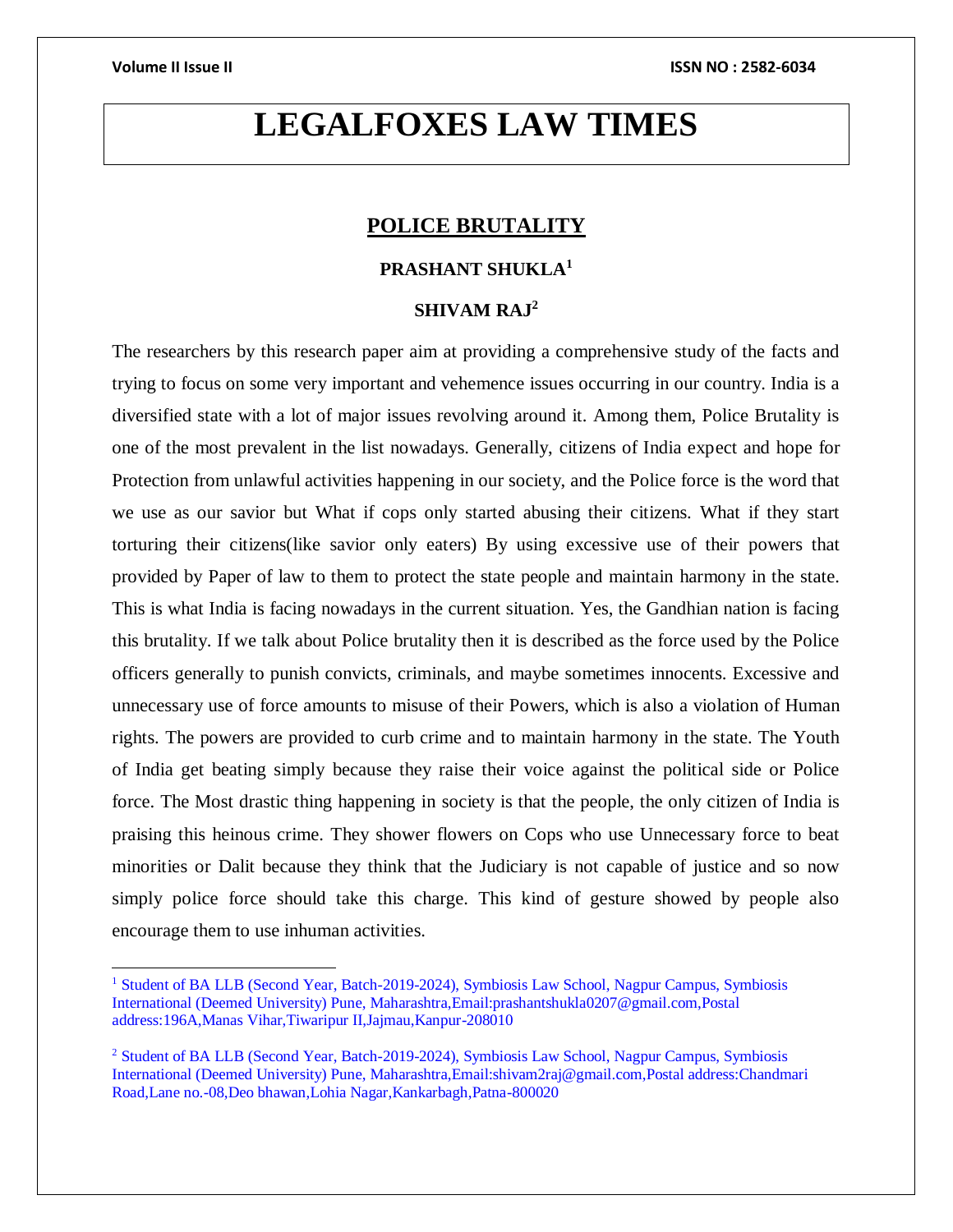### **INTRODUCTION**

Police Brutality refers to excessive use of force or excessive use of powers by the police force to enforce certain laws in society. It is also sometimes that officers of law enforcement bureau also use excessive not to just enforce laws but also to threaten people of the country mainly by their misconduct And improper behavior against the citizen of India or layman of India. We can also be called a violation of civil rights. This is a flagrant violation of human rights that should not be tolerated in any civilised society and also people and citizen of country India have their respective rights to avoid these grievous hurt from the Police force side. Sometimes Brutality leads to death and also serious injuries and mental trauma to Human health. According to article 21 of the Indian constitution, "No person shall be deprived of his life or personal liberty except according to a procedure established by law." This is the "procedural protective Magna Carta of life and liberty." "Nowadays Police brutality also leads to Custodial deaths and this ratio is increasing day by day and this ratio is somehow threatening the freedom of the people of the country Because one raised voice and they started thrashing people and they nowhere left college students in our country. They also use excessive force on them when they protest against some unconstitutional act or bill passed by the house and when they raise their voice against the government. Maybe they get their authority from the government itself to use their force in an ill manner. Also when we talk about brutality the most highlighted category that came into the mind of the people of the nation is prisoners and we can say they are also not safe under Police custody. Most of the death of the prisoners are just because of ill-treatment of the police officials and also Because of ill medical Treatment that they provide inside the cell. Somehow because of the threat of police brutality or police misconduct people are unable to express their beliefs and their personal opinion in front of the government or the Police officials or executive power of our country. This someway also leads to infringement of civil rights and also Human rights to some extent. In a country like India where the letter of the constitution speaks about the Democracy, where people are free to express their desire, Opinion and also have the right to protest against the government or any supreme authority. But nowadays the right to protest is considered as terrorist activities by some of the people of the country and also leaders, and then after effects are much harsh. This is very hard to realize that Our Father of Nation gave a message of peace and to maintain harmony on this soil only and he said no to Violence.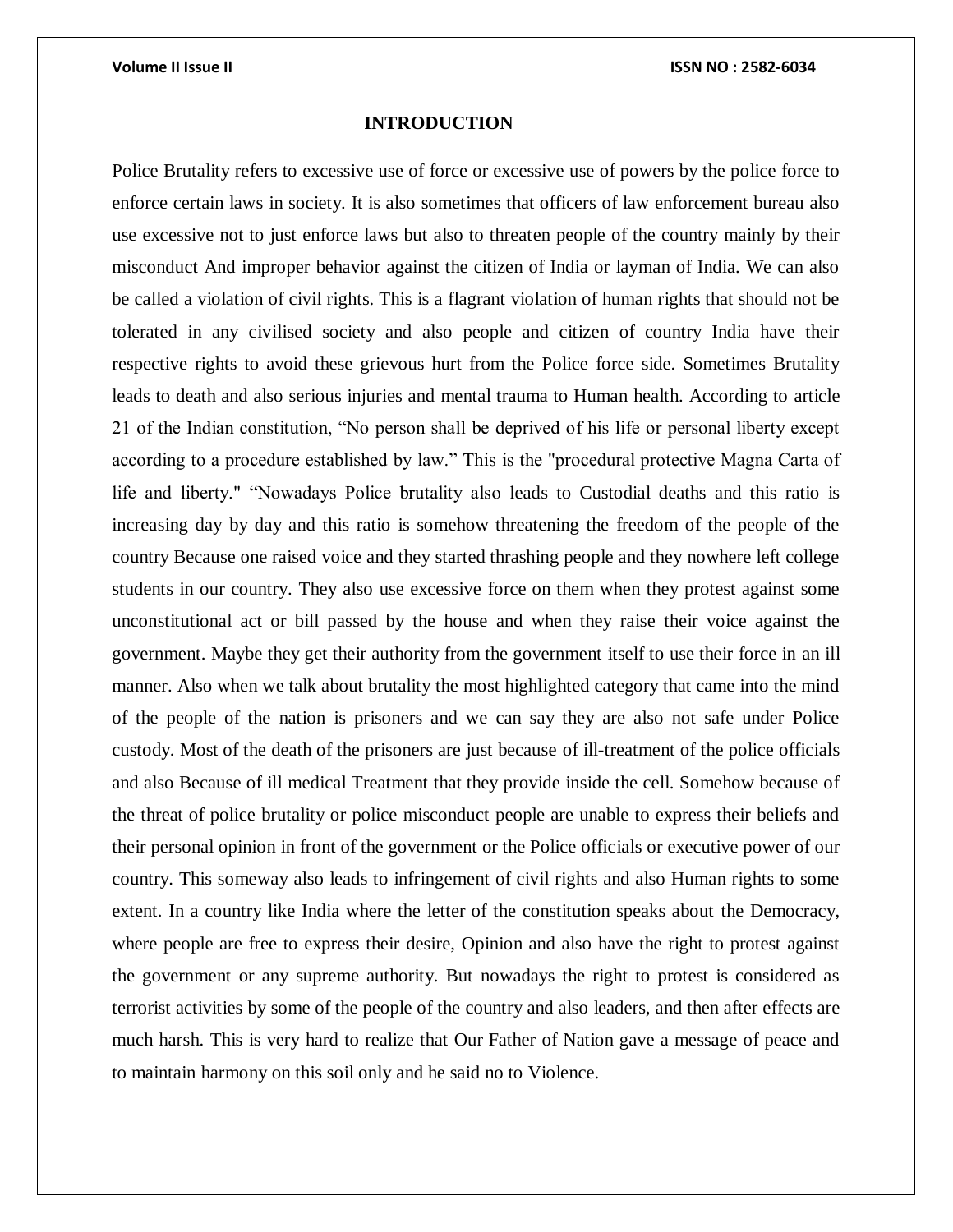# **RESEARCH METHODOLOGY**

In keeping with the doctrinal research process , the research work will be capped and will depend on both primary and secondary sources. It is descriptive and will also be descriptive and will adopt an empirical approach , i.e. the interpretation of the evidence will be used to draw a conclusion based on rational reasoning. This study will aim to examine the prevailing format and create a relationship with the format of the subject.

## **OBJECTIVE**

- $\triangleright$  Origin of the concept of Police brutality
- $\triangleright$  Misconduct of police against citizen of India
- $\triangleright$  Cases Related to Police Brutality
- $\triangleright$  Weak Judiciary or not?
- $\triangleright$  Brutality During Covid-19 Pandemic
- CHRI REPORTS
- $\triangleright$  Importance of Police control Authority (PCA)
- > NCRB Reports

# **Origin**

 $\overline{a}$ 

<sup>3</sup>The police violence has long been present in our society. There are several instances where we saw police use their authority in wrongful terms, such as the case of Calcutta where the release of terror by the police was seen during the 1970s for opposing student movements, another case can be of Bhagalpur during 1979 and 1980, where police used their unlawful authority by placing 31 blinded people under trial by using acid to kill their eyes. There are so many laws passed in

<sup>3</sup><https://www.barandbench.com/columns/police-brutality-a-long-legal-history>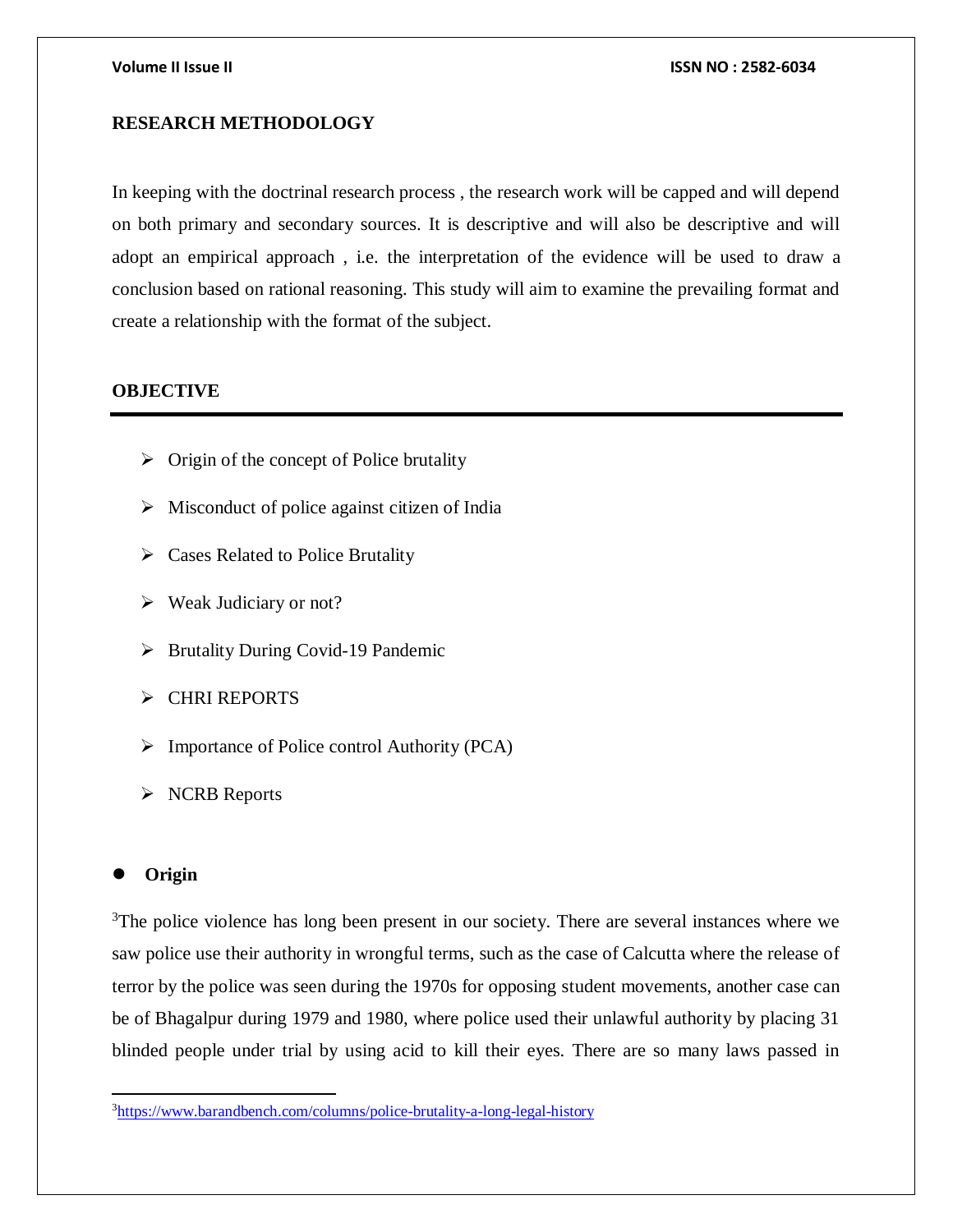parliament that police brutality persists in India as a major issue. It was discovered by going through the records that 427 people died between the years 2016 and 2019. Nonetheless, police brutality itself is normalized in our society. <sup>4</sup>The 2019 police reports in India show us that police being violent is justified by the most. As they often believe, by using their strength of violent means to obtain extra-judicial convictions, it is always justified. One out of two people was often shown to ignore police brutality. Not only this, but Bollywood also plays a major role in our society, and mainstream culture can be classified under their unlawful power, where they also somehow encourage police brutality against victims to get a confession out of them. This wants to encourage people's entertainment to appear to judge both the self-image of many police officers and regular people. <sup>5</sup>Police brutality, as a result, wins recognition. Many people assume that, for their gain and desires, police brutality is only present because of politicians. But, still, it's real, but not, because it's not just about being affected by leaders, but even being affected by our country's politics. They have more control than most, more privileges, more incentives, and values that they can use where they believe their behavior is warranted, unlike most other people.

Imagine having a situation where, without considering any human, there is a person who can use his extreme power granted by the government to control the people by using any means of violence. No regular person without authority may refuse his choices and have to comply whether lawful or unlawful. They can do whatever they want. No matter what they learned in their lives, one who can limit the freedoms without understanding political and moral responsibilities does not matter. This is what the police are and the question of violence by the police. Know one thing: a policeman is a practicable offender without adequate political and moral education. Indeed, with their permission, they have the right to bear arms and can kill people, only one thing is different between policemen and killers, unlike them, our law still justifies and approves their acts. Therefore, as part of the preparation to become police officers, we need a culture to impose the value of education before we do so, no matter how much legislation is passed for police brutality, this is not going to end.

<sup>4</sup><https://sabrangindia.in/article/indias-dark-history-custodial-abuse>

<sup>5</sup><https://www.youthkiawaaz.com/2020/01/on-police-brutality-a-spectre-haunting-the-nation/>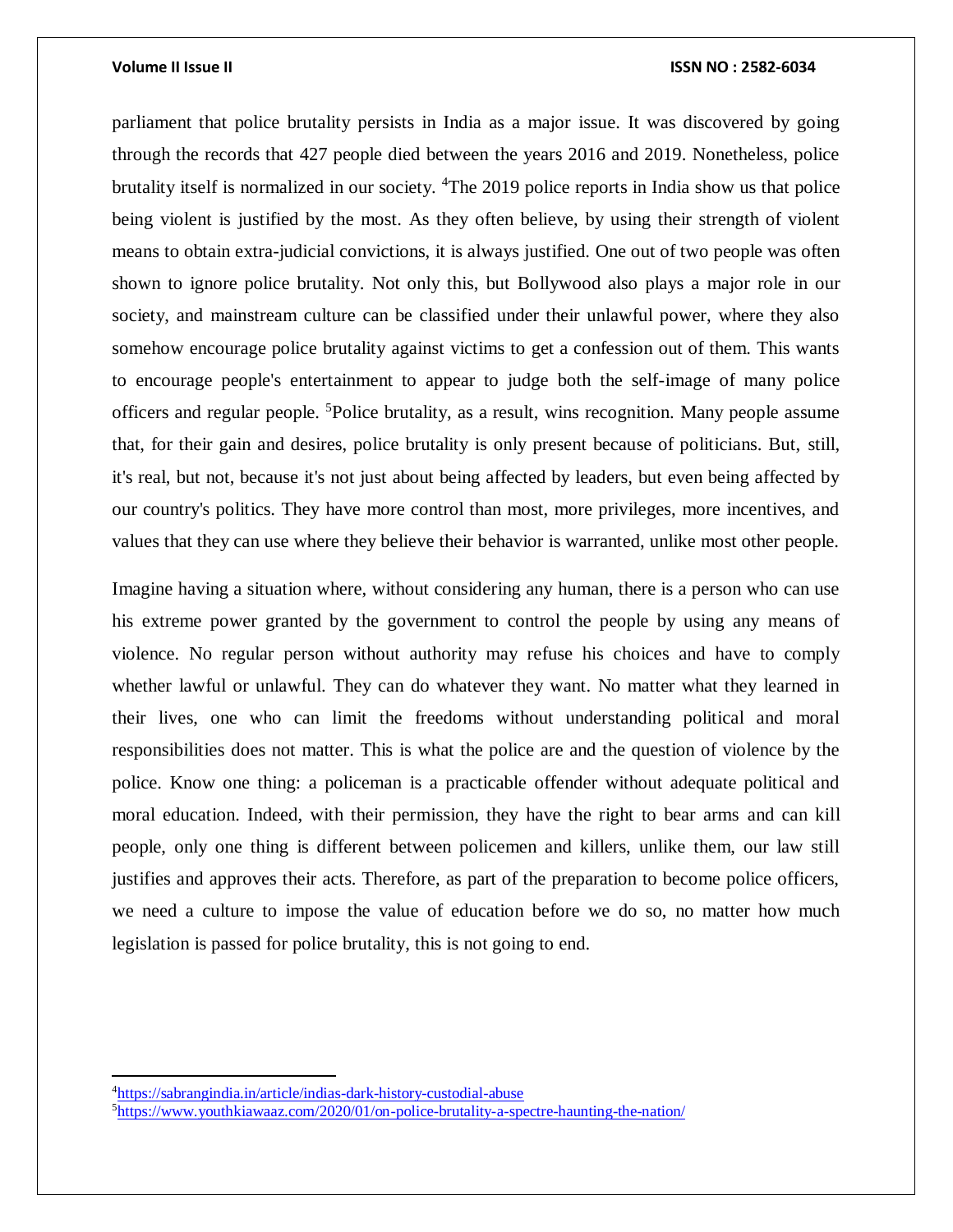### **Cases**

 $\overline{\phantom{a}}$ 

There are many cases that tells us about the police brutality and some of them researcher going to mention below for the reference and to have eye of the readers :

Researchers want to throw light on a very Burning case of police brutality that happened recently during the lockdown period on June 19. <sup>6</sup> **It was a horrific case of police violence faced by a son and his father who lived in Tamil Nadu, a southern state.** They had their Mobile shop in the city of thoothukudi and despite lockdown guidelines, they kept their shop open after 8. So they were taken to Sathankulam Police Station for this crime, where they were reportedly beaten, stripped naked, and sodomised. Friends of the men, who were attorneys, were denied entry to the police station. They heard distraught wails from behind the closed doors of the station for almost three hours as the two men were tortured by the very same powers that were meant to protect them. Benicks was lying nude on the floor in a pool of blood, according to eyewitnesses who were present inside the police station and friends waiting outside the station who managed to peer through an open door after 11 p.m., too horrifying and traumatic for the family members and Duo's near and dear ones. It was believed that the police pressed the Doctors and the medical staff of the hospital to declare both son and the father as fit But the facts were that they both were bleeding and were not in a condition to put them back into Police custody. Before the district magistrate, the medical certificate where it was written that they are fit to take them on remand was submitted to get an official nod to keep both son and father in gaol. Jeyaraj and Benicks became seriously ill on June 22 and were admitted to a hospital, where they died a day apart. The police authority will not be able to answer their brutality on two citizens of the country and I criticize their action against those two men because their so-called crime was not heinous. That could be sorted by imposing a heavy tax on the duo or something related to law but no the police once again used excessive force which results in the desolate of a happy family.When Deceased said words, "We will not survive another day," humanity lost. A few days later, father and son died hours apart, from significant internal injuries.

<sup>7</sup>In 2006, India's high court issued a historic order instructing central and state governments to comply with a collection of seven instructions to kick-start police reforms in the landmark Prakash Singh vs Union of India case. The appointment of a Police Complaints Authority (PCA)

<sup>6</sup><https://www.nytimes.com/2020/08/20/world/asia/india-police-brutality.html>

<sup>7</sup>[https://www.supremecourtcases.com/index2.php?option=com\\_content&itemid=135&do\\_pdf=1&id=21218](https://www.supremecourtcases.com/index2.php?option=com_content&itemid=135&do_pdf=1&id=21218)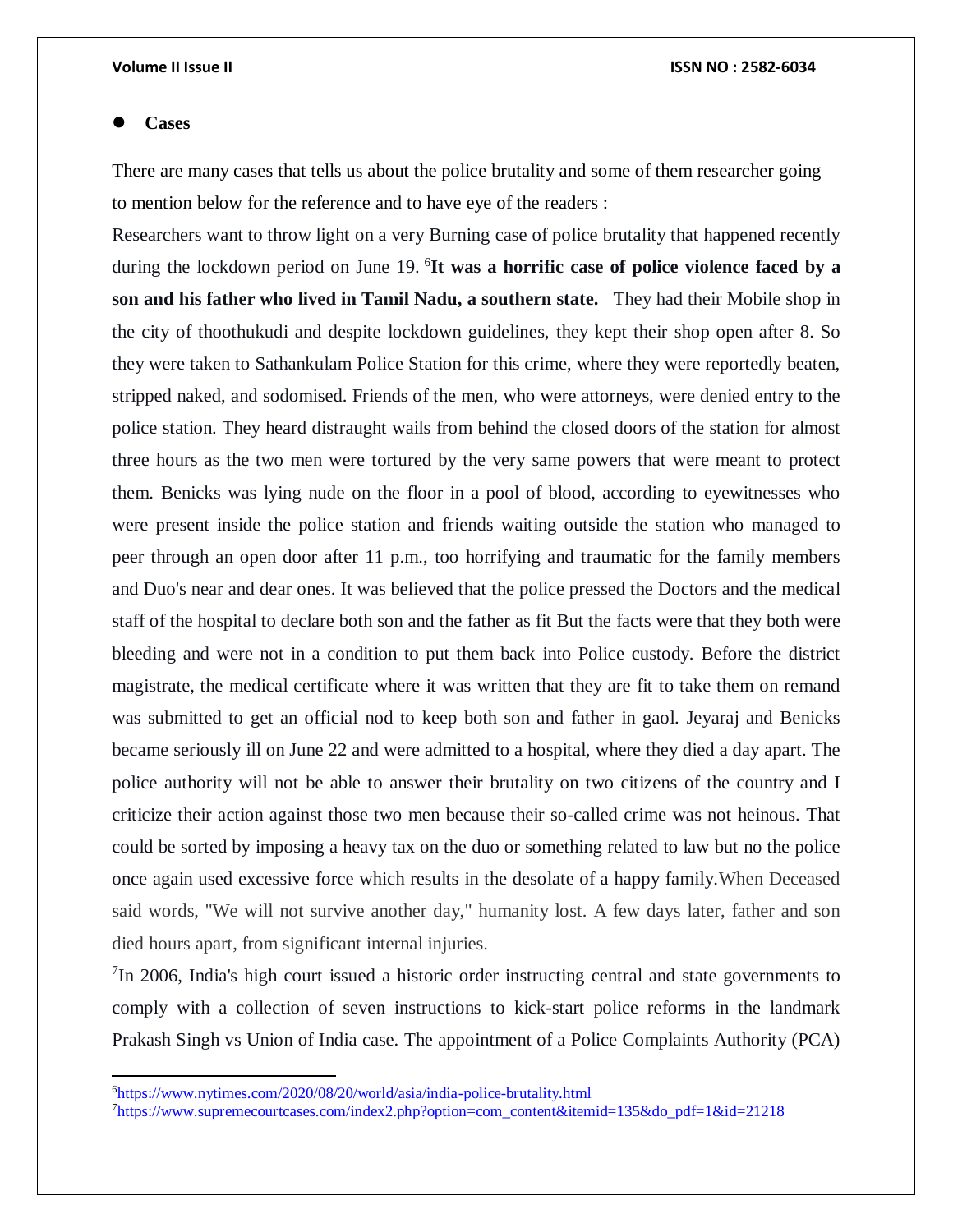was chief among them, where any citizen could lodge their complaints or police behaviour grievances. But a Commonwealth Human Rights Initiative (CHRI) study found that no state has completely complied with the order of the Supreme Court. The governments have not only "either blatantly rejected, ignored, or diluted significant features of the directives" but have also <sup>8</sup>disregarded "the Court's scheme in terms of composition, selection process, and functioning of the PCAs."

# **Lack of implementation of Police Complaint Authority**

<sup>9</sup>With the increase in Misconduct by the police official and the growing demand for police accountability, the authority like the Police Complaint Authority is in need. It should be regarded as one of the important authority to add on to curb abuses by the police authority. There should be some supreme authority to bind Police authority to exercise excess of cruel force by them towards the common citizen of India. There should be some authority to whom the common people of India can share their personal experience about the cruelty or misconduct of the police. **Police Control authority(PCA)** should be there for overall changes in police behavior and performance. This should teach them correctly where they need to use power or force and where Not to. Now according to us, This is very important, and with the implementation of the PCA, this would be possible very easily. The Police Complaints Authority was to be established at the state and district levels following the Judgement by the 2006 Supreme court of India, in the *Prakash Singh and Ors. v. Union of India and Ors. AIR 2006 SCC 1* Case, in response to the huge volume of complaints against the police and the endemic lack of accountability. In 2006, the SC ordered that each state should set up police complaint authorities at the level of the state and at the level of the district. The Order was one of seven that the Court wanted to deal with all the big ills that today make the police ineffective and delinquent. Over the past five years, if completely followed and honestly enforced, the directives of the Court could have transformed the image of the police from a feared and distrustful power into an indispensable and helpful hand of the people of India to achieve their fundamental rights without harm. But at the time, unfortunately, it was not enforced.

## **National Crime record Bureau Report statistics**

<sup>8</sup><https://indiankanoon.org/doc/1090328/> 9<http://www.nipsa.in/>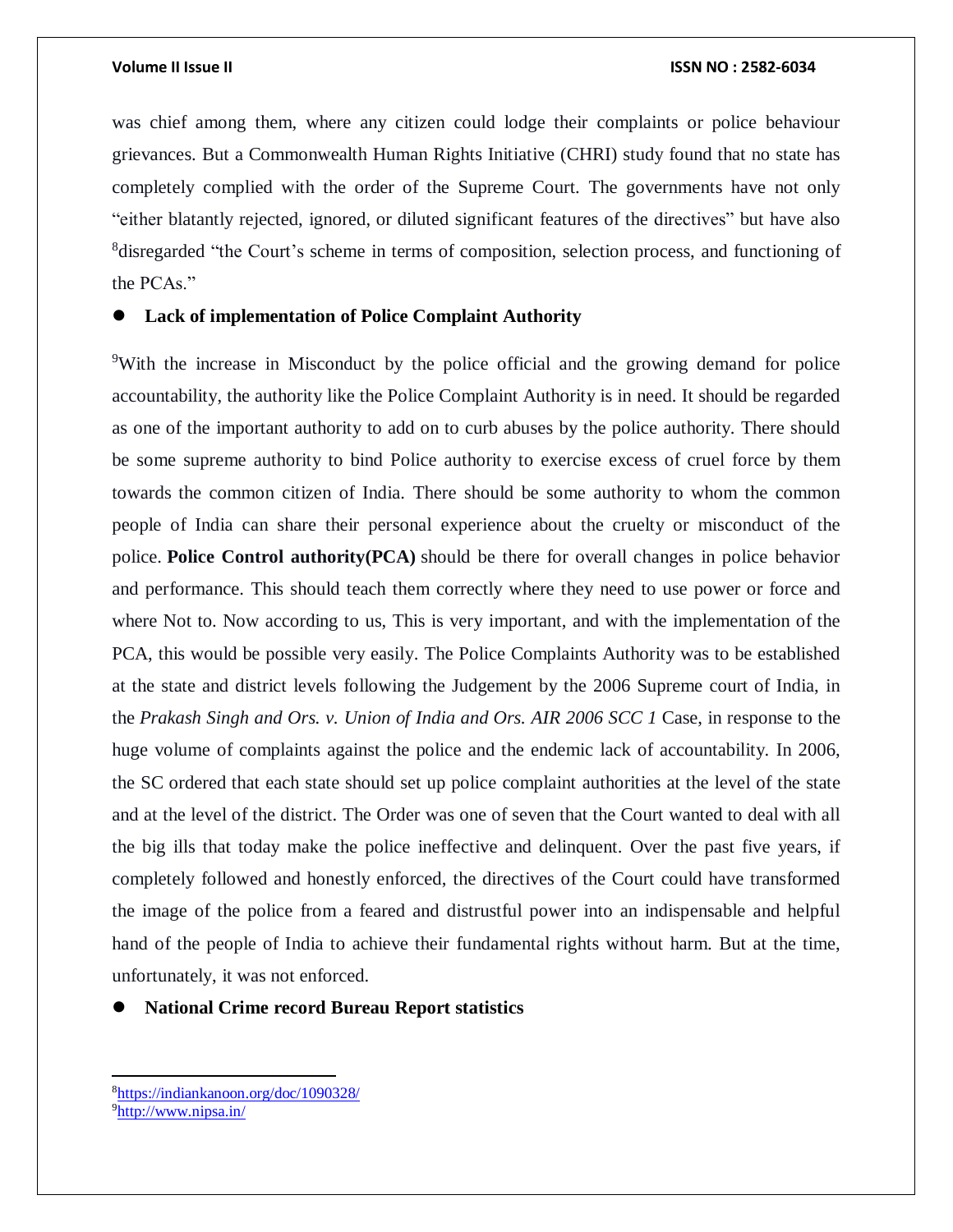<sup>10</sup>The National Crime Record Bureau (NCRB) has reported that about  $54,873$  reports were lodged in 2009 against police officers. 2 Of these, 191 allegations include numerous serious violations of human rights, including extorting, torture, recording false cases, failing to take action, causing women to be outraged and committing crimes against Scheduled Castes and Scheduled Tribes. <sup>11</sup>The NCRB estimates that in 2009, there were twenty-five deaths in police custody and fifty-nine deaths in police custody without any judicial punishment. Without Judicial sanction, it was illegal because according to law, it is necessary to present the culprit in front of a magistrate within 24 hours and it will be illegal if they don't do the same and this is what happening in India. It also leads to custody killings, shockingly, in possible cases of unlawful custody by the police there were even higher numbers of deaths. $^{12}$ .

 $13$ Another collection of data on allegations against the police is provided by the National Human Rights Commission (NHRC). The Commission's latest available annual report is the 2006-2007 report. "It shows that the NHRC has reported 119 cases of death in police custody, 301 cases of police encounters, 760 cases of unlawful arrest and detention, 15 cases of enforced disappearances, 489 cases of" false implication, "four cases of custodial abuse, 89 extrajudicial killings, 2,682 cases of police inability to take the requested action, and 3,740 cases related to" other These represent more realistic complaint numbers for certain categories than the NCRB figures, because complaints can be submitted to the NHRC free of charge.For example, in 2009, NCRB registered only two cases of custodial rape, while NHRC received 10 cases, as described in its Annual Reports for 2006-2007. NCRB statistics show the low level of police accountability in India. Of the overall complaints reported against police officers in 2009, just about 46 percent of the complaints concerned departmental, magisterial and judicial inquiries. 51.2 percent of the overall charges lodged against police officers went un-investigated because they were found to be untrue or simply unfounded.As before, there is little clarification as to the measures taken, if any, before it was determined that these charges should be resolved. In 2009, 1,279 cases were submitted for trial against police officers.6 Of these, 132 cases were either withdrawn or disposed of, or 10 percent, while 142 trials were held. Of these, 99 police staff, or 70%, were

<sup>12</sup><https://ncrb.gov.in/>

<sup>10</sup><https://thediplomat.com/2020/07/why-cant-india-end-police-brutality/>

<sup>11</sup>[https://timesofindia.indiatimes.com/india/why-india-needs-to-go-back-14-years-to-tackle-police-](https://timesofindia.indiatimes.com/india/why-india-needs-to-go-back-14-years-to-tackle-police-brutality/articleshow/76763404.cms)

[brutality/articleshow/76763404.cms](https://timesofindia.indiatimes.com/india/why-india-needs-to-go-back-14-years-to-tackle-police-brutality/articleshow/76763404.cms)

<sup>13</sup><https://www.thehindu.com/>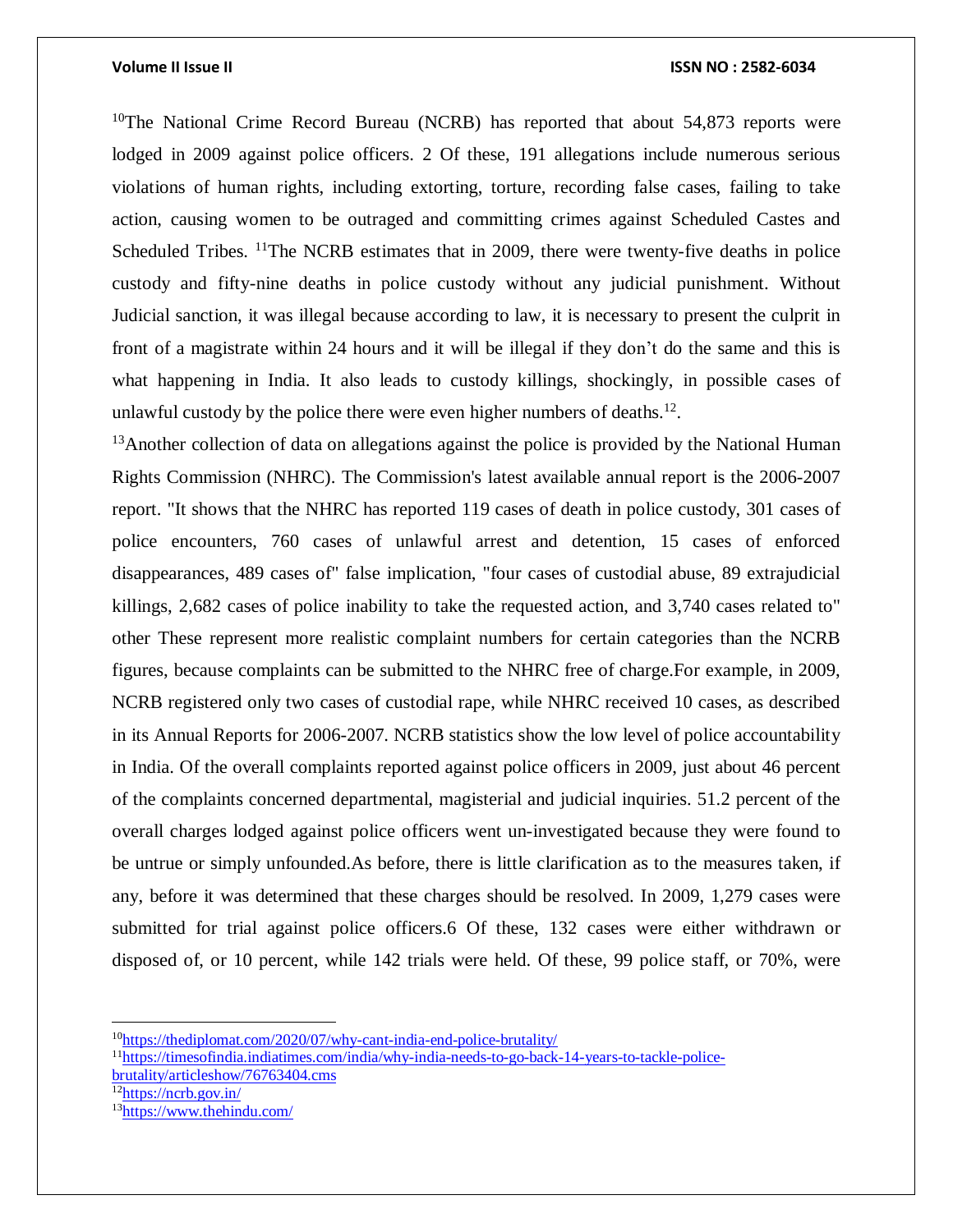$\overline{\phantom{a}}$ 

acquitted, while 43 police staff, or 30%, were convicted. There is no reason for the tremendous imbalance of the high acquittal rate and the low conviction rate of police officers.

# **Excessive use of force by Police authority during Covid-19 period of time**

<sup>14</sup>In the time from 25 March to 30 April 2020, <sup>15</sup>CHRI compiled a list of 15 deaths after police action. This include deaths in police custody as well as deaths after suspected public police beatings / canings, where either victims have succumbed to injuries or committed suicide. We, as the citizen of India also know this very well that it was difficult and very challenging for the police authority to tackle people mischievous and also unreasonable reasons to go out and increase the chances of spreading this pandemic more but this doesn't mean that they will start using unreasonable force and also start charging some of the brutal forces on the innocent people in the society.  ${}^{16}Y$ es, this is not clear that Authority using some strict action on the citizen who just goes out for nothing but also uses excessive force on the people who don't even know what wrong they did. It was very clear that during the lockdown period time, many violent e behavior videos of the police came out and this is very heartbreaking when we realized that people are appreciating this brutality of Authority. Researchers also heard several times the appreciation of common people towards this brutality.

 $17$ In some cases, It was not at all compulsory to use this kind of excessive force on innocent people of the country. If a father of a newborn baby is going to get Milk for his infant child because she was starving, then according to me this is a reasonable Reason and according to Human rights Reports, you cannot use this brutality on Father who was not violating any laws but only saving his child. This is a very Initial and Proper Reason. There are many more cases that we observed and read in the newspaper which derive the amount of excessive use of force of Authorities. They also used where it was not at all required. As we all know the case of *Sathankulam Police station* where a son and a father were badly thrashed by Kerala police. I want to ask every Police official who all are involved in this brutality and they killed them or we can say they murdered the only source of income of Family. The only mistake was that they keep opening their shops after lockdown period timings but this should not be ended the way Kerala

17[https://theprint.in/opinion/pov/stop-cheering-police-brutality-citizens-like-jayaraj-and-bennix-pay-the](https://theprint.in/opinion/pov/stop-cheering-police-brutality-citizens-like-jayaraj-and-bennix-pay-the-price/450378/)[price/450378/](https://theprint.in/opinion/pov/stop-cheering-police-brutality-citizens-like-jayaraj-and-bennix-pay-the-price/450378/)

<sup>14</sup><https://thecommonwealth.org/organisation/commonwealth-human-rights-initiative-chri> <sup>15</sup><https://www.humanrightsinitiative.org/>

<sup>16</sup><https://www.insightsonindia.com/2020/07/31/commonwealth-human-rights-initiative-chri/>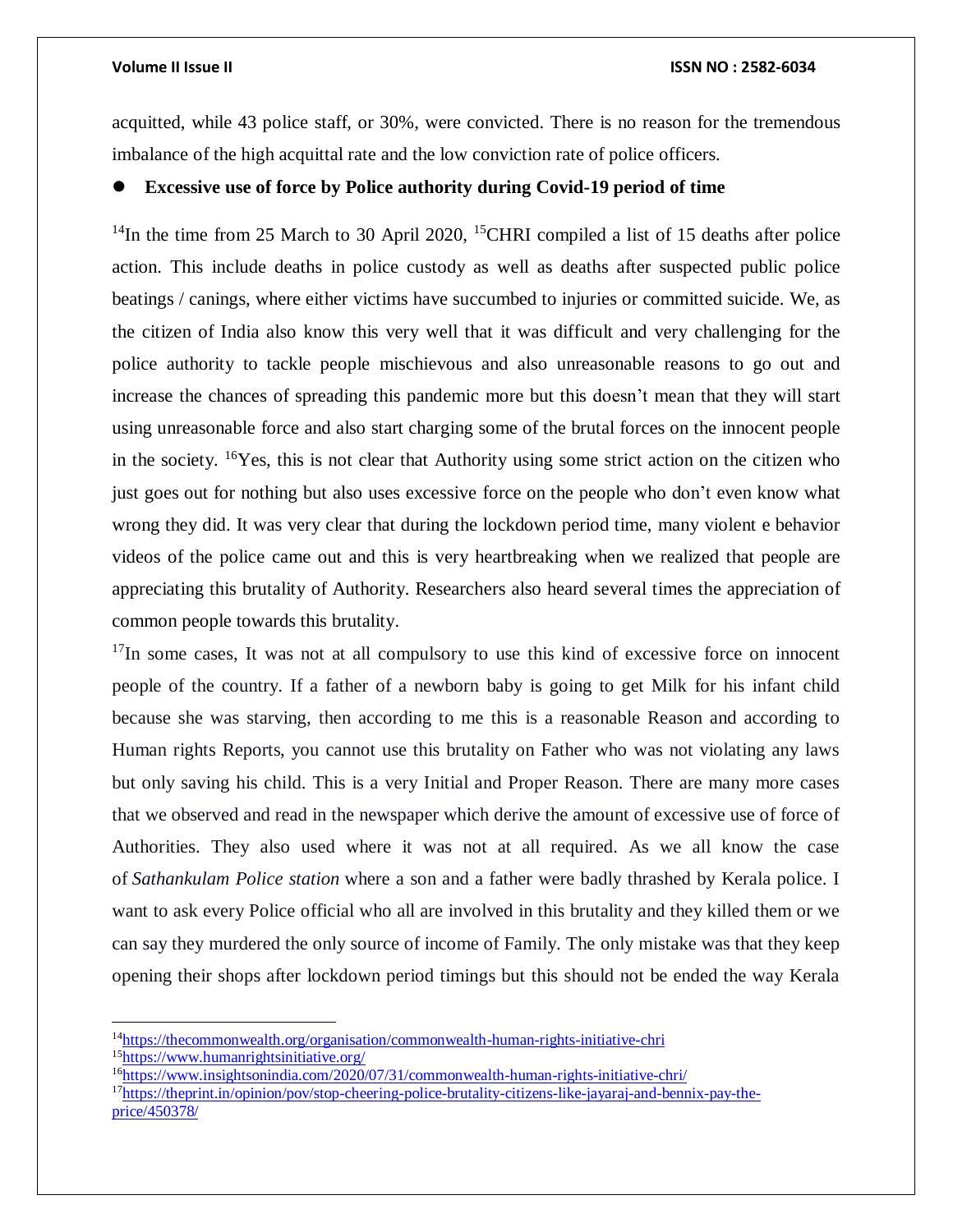Police authority ended. Nowhere, in the guidelines of Home ministry was written that if a person kept his shop open after some time, then Murder him. As a law student, I don't think so it was written anywhere as the proper Guidelines and this is a democratic state, not a Dictator ruling the country named India. According to me, steps should be different, it was a clear cut example of Police brutality. They may ask them to strictly close down shop otherwise they gonna take action or find that they are not following lockdown guidelines and its against law. But they murdered both of them. When CCTV video of a cop beating the teenager comes to the media, another terrible police abuse event. The former lawmaker recently tweeted the CCTV videos of cops seeming to annoy a boy with autism, who could not justify why he was out during the curfew. On social media sites, this video clip went viral, causing extensive police uproar. For the teenage boy, many celebrities and politicians tweeted demanding justice. Three policemen involved in the incident have been suspended by police authorities. Their suspension, however, was for having "failed to apprehend the adolescent." Which, for the public, was rather surprising.

 $18$ Critical service providers such as medical and health practitioners, food and grain transporters and media workers are exempted, according to the lockdown guidelines provided by the government of PM Modi. But Police authorities not even exempting people from the Purchase of medical and grocers facilities too. They are thrashing teenagers and also they are not exempting Poor women who are coming barefoot, traveling long long distances without any jobs because Now because of the economic crisis people don't need them. They are helpless but moving to their respective city soo that in this pandemic situation they can be with their family members for the support and also take care of their families. <sup>19</sup>Is this right to thrash migrants who are traveling 1000 km just to see their relatives once so that they can provide some financial support to them? But I Noticed this that Authority forgot all these situations and now only remember their Duties or we can say evil duties that also lead to custody murders. Superior officials shall be held accountable under their command for the conduct of the police if the superior official has learned or should have learned of crimes, but has failed to take concrete action.

<sup>18</sup><https://clpr.org.in/wp-content/uploads/2018/09/Police-Accountability-CLPR.pdf>

<sup>19</sup><https://criminallawstudiesnluj.wordpress.com/2020/04/30/law-against-police-brutality/>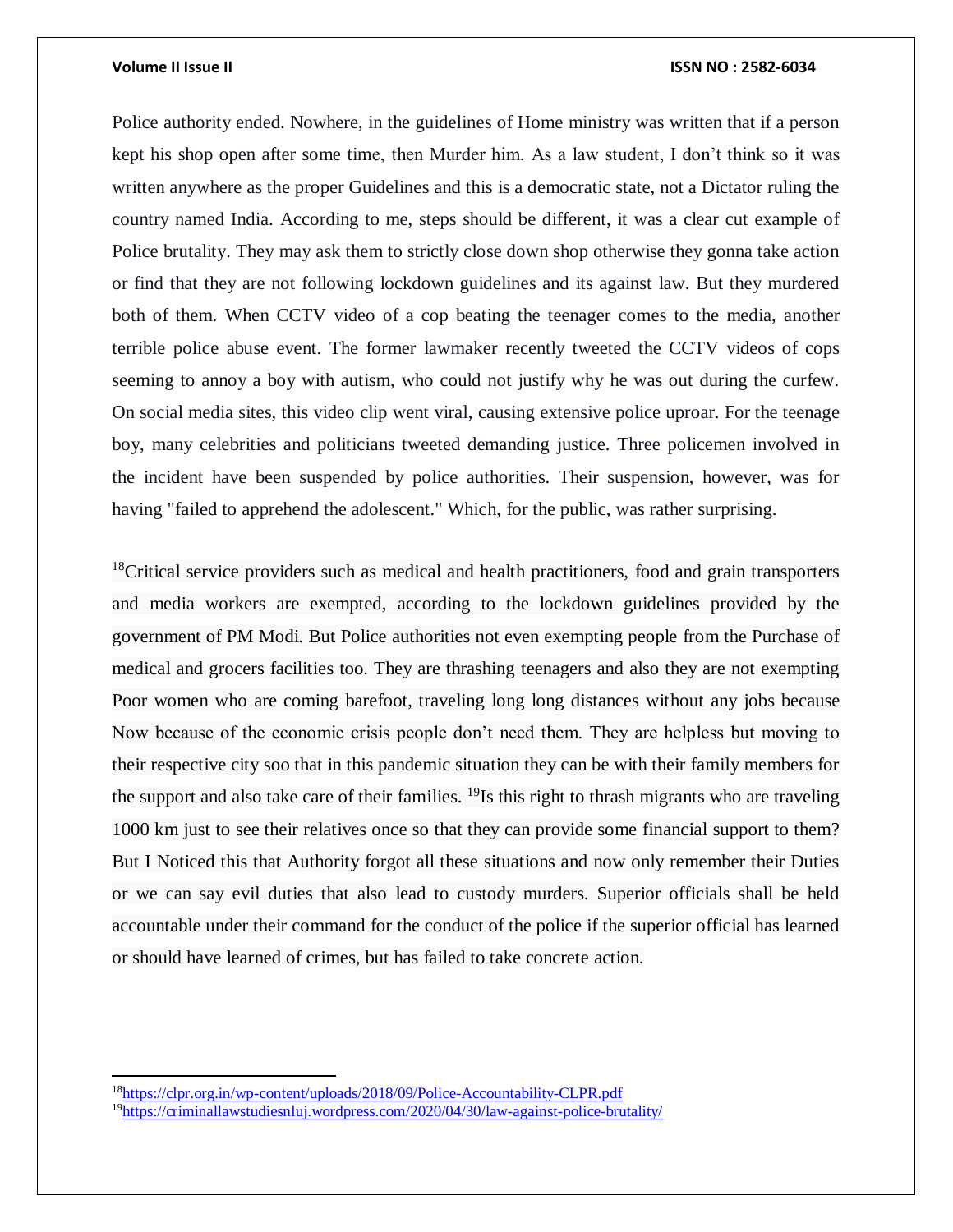$\overline{a}$ 

### **Volume II Issue II ISSN NO : 2582-6034**

# "*Law enforcement officials shall respect and protect human dignity, and shall maintain and uphold the human rights of all persons"*

 $20$ Some similar violent actions committed by the police when migrant workers attempted to come to their many villages, taking AN arduous inter-State ride. Old folks were ruthlessly overwhelmed in many areas. Throughout the various stages of the ongoing detention, the highhandedness displayed by the police also led to a petition being lodged with the State Human Rights Commission of Tamil Nadu. The petition requested the development of a forum for redressing complaints to comment on the excesses committed by compliance personnel.In March, the Commonwealth Civil Rights Initiative released a group of pointers for officers, taking an important reading of police brutality, in no uncertain terms banning them from victimisation force on citizens who breach the laws of imprisonment. The Bengaluru Police later set a precedent in this regard by divesting the policemen of batons and instead of engaging in the use of convincing methods of imprisoning them visibly.

# **Several cases where police authority proved that they are above the law and the Judiciary of our country India .**

<sup>21</sup> The thing we all know is that before the Supreme Court, the government of Uttar Pradesh denied that the gunning down of history-sheeter Vikas Dubey was a" fake encounter. Day by day, the issue of encounter killings in India is growing. Since the Bharatiya Janata Party won the state election in 2017, 119 suspects have died in so-called encounters in the state, according to records. Most recently, the Uttar Pradesh police killed 56-year-old gangster Vikas Dubey in a clash on July 10, with over 60 unlawful charges against him. This police version has already been seen in a similar case that took place in December 2019 in Hyderabad. Four men were charged with rape and murder in that case and were shot dead by the police as they attempted to grab and run. Public feelings in support of police incidents were already present in almost both cases, even though they still drew some criticism from the Human Rights Community. After the Hyderabad encounter, people were so relieved that they showered rose petals on the police

<sup>20</sup>[https://www.hindustantimes.com/india-news/cop-killed-gangster-vikas-dubey-in-defence-up-police-tells-sc](https://www.hindustantimes.com/india-news/cop-killed-gangster-vikas-dubey-in-defence-up-police-tells-sc-claims-encounter-was-genuine/story-96otuADFTSSfXpvu6cNE4M.html)[claims-encounter-was-genuine/story-96otuADFTSSfXpvu6cNE4M.html](https://www.hindustantimes.com/india-news/cop-killed-gangster-vikas-dubey-in-defence-up-police-tells-sc-claims-encounter-was-genuine/story-96otuADFTSSfXpvu6cNE4M.html)

<sup>21</sup><https://www.freedomgazette.in/2020/06/police-brutality-is-widespread-and-celebrated-in-india/>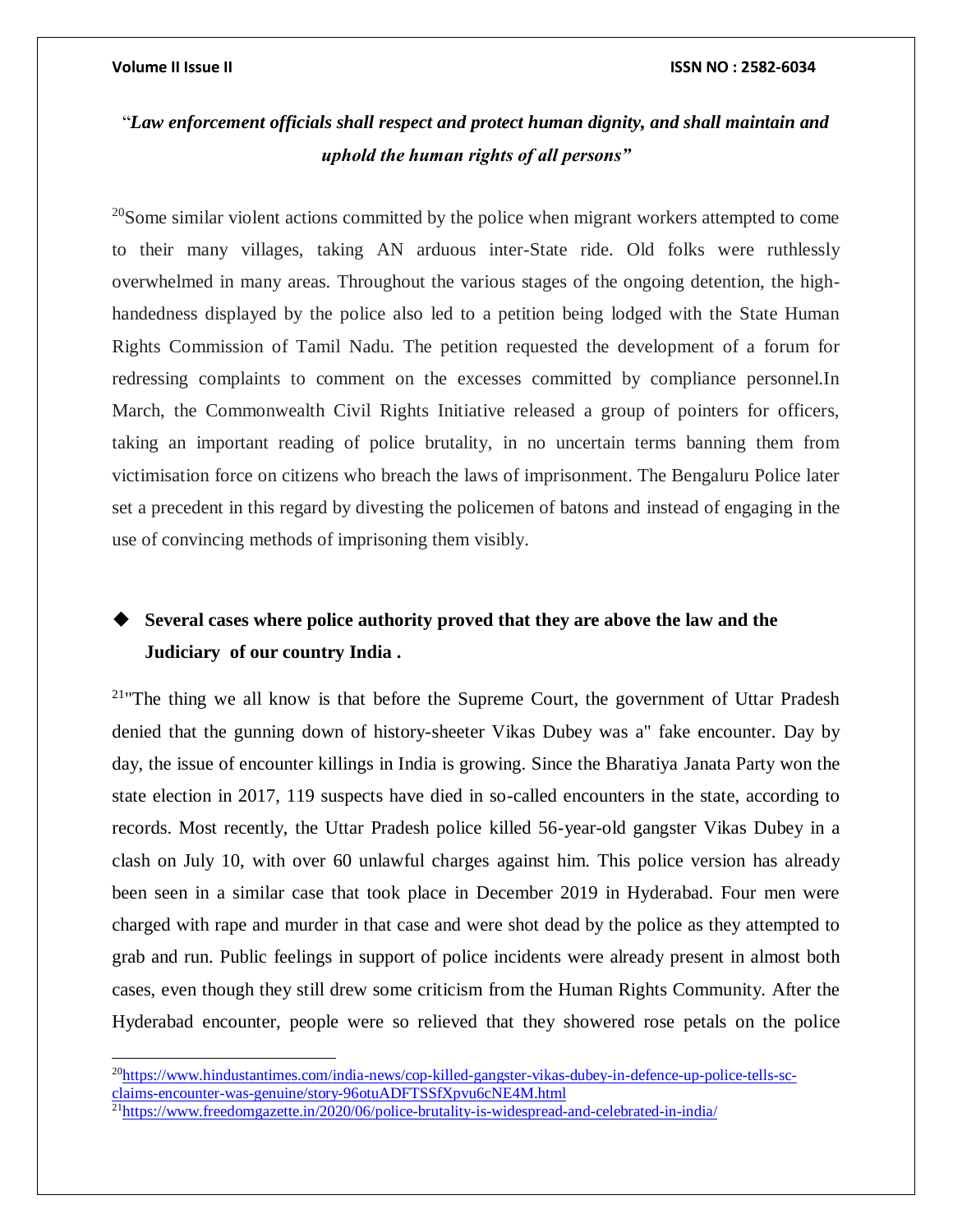$\overline{a}$ 

### **Volume II Issue II ISSN NO : 2582-6034**

officers' shoulders. When the general public and politicians in power support and appreciate these types of extrajudicial killings, it can not come as a surprise that the police conduct these types of operations with disregard for the law.

 $^{22}$ This behavior of taking the law into their own hands is used as a medium to advance their policies in favor of political parties and politicians in power. Let's get back to the spotlight-Vikas Dubey, once again, when the gangster was not involved in any of the murders, politicians asked him for photography and help in the upcoming elections. However, he was also preparing to run in state elections in 2022. This alliance between politics and Dubey offered invisible immunity from the law, and he also shot down eight police officers before his death when they came to arrest him. This tip-off came from one of the police officers themselves, too. Instead of being killed in so-called encounters, if Dubey was present behind the judicial process, there could be scarce valuable and delicate pieces of information that could have been disclosed. In cases such as this one, meetings are usually aimed at protecting important pieces of information about powerful personalities and concealing news about public interests. Encounter killings are an ultimate sign of the institution's incorrect act of violence. Someone is performing to have to take responsibility if the state wants to preserve its landed ethical raised territory.

The truth is that there has been no trial against Vikas Dubey in Uttar Pradesh, headed by different political bodies over the years. They fully protected him and made him a powerful lawmaker who did not care about the rules. And he's not the only one, either. India is full of criminals who enjoy the trust of statesmen and vice versa. This is the reason why our state agreements and Parliament have a significant number of councilors with an unjust history. The logic is easy. No governmental party in India wants to allow the police authority to go because it benefits their political and personal desires. Since Independence and in all states across the nation, this has been the usual tradition in India. The police leadership, too, has rarely disappointed to do its job impartially and restricted deals with the politicians to remain happy and keep those privileges. In any governmental or official emergency, they even guard each other.

<sup>&</sup>lt;sup>22</sup><https://www.thehindu.com/opinion/op-ed/licensed-to-beat-abuse-and-kill/article31609626.ece>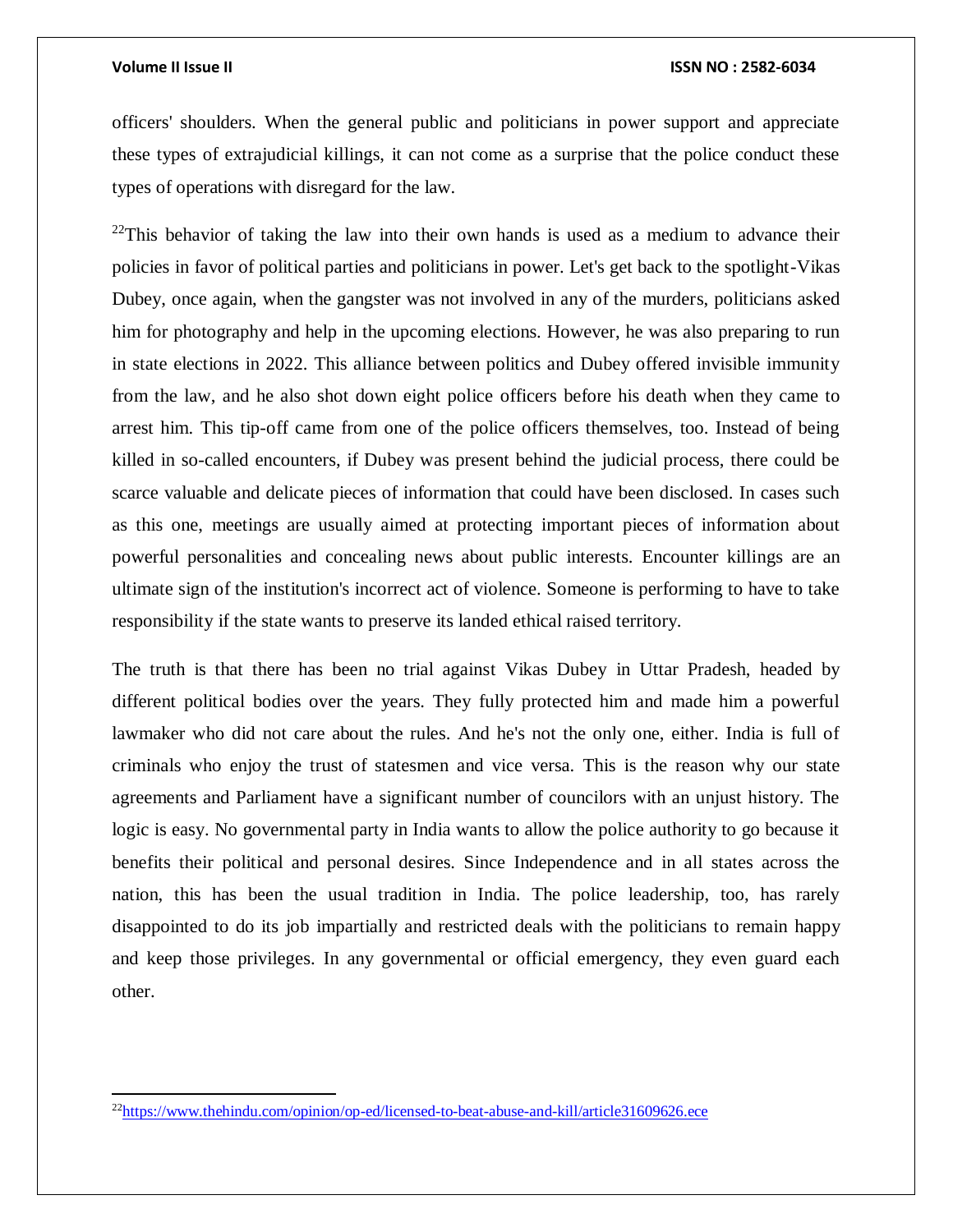$\overline{\phantom{a}}$ 

### **Volume II Issue II ISSN NO : 2582-6034**

 $23$ The experience with Hyderabad can be summarized because the response to brutality can not be brutality. Citizens are celebrating the killing of four suspects in a December 6 meeting as they feel justice is being given to them. Nothing could be extra from reality. But with this incident, we have proved and clearly stated that we do not need the rule of law. We can hand over these things in hands of police officers and do whatever they think is correct. Then we, the public, will be reassured that we are secure now, and go about our lives as if all is perfect. The system of criminal justice will now be called the system of police justice. We also require to suggest inquiries concerning whether the illegal justice system is not appropriate to address fairness to sufferers and the society at large. The statements are, sadly, not very easy. Complicated issues claim clarifications; short cuts clearly will not do. When we speak about the family reaction of the victim, her mother said she is so pleased and fulfilled with this kind of justice done for her daughter and they deserve what they did. She had never felt that justice would prevail, and she added that she wanted the sexual harassment and rape law to be more comprehensive. She said, "Men should be afraid to even look at women-for they will be punished." Other concerns that normally come up in our minds may include if we should trust the story of the police if we know that the police have done their job correctly, how do we know that the police will not do this again to others, how do we know that it deters crimes against women and what should be done instead?

# **Why Police brutality praised by the common citizen of the country and specially by woman in the society .**

<sup>24</sup>We came across many cases where it was displayed by various newspapers as well as news channels that citizens of the country celebrate encounters by police personals and also brutality they do against victims and also sometimes convicts. Citizen of the country celebrated Hyderabad encounter in a very festive way as if some festival is been celebrated whole out country and when reporters asked them that why they are happy and over-enthusiastic in this people replied that whatever Hyderabad police did, they did the best thing for the woman of society and country India because judiciary will not be able to do this kind of justice to the

<sup>&</sup>lt;sup>23</sup><https://qz.com/india/1826387/indias-coronavirus-lockdown-brings-police-brutality-to-the-fore/>

<sup>24</sup><https://www.inventiva.co.in/stories/tamanna/covid-19-lockdown-dreadful-cases-of-police-brutality/>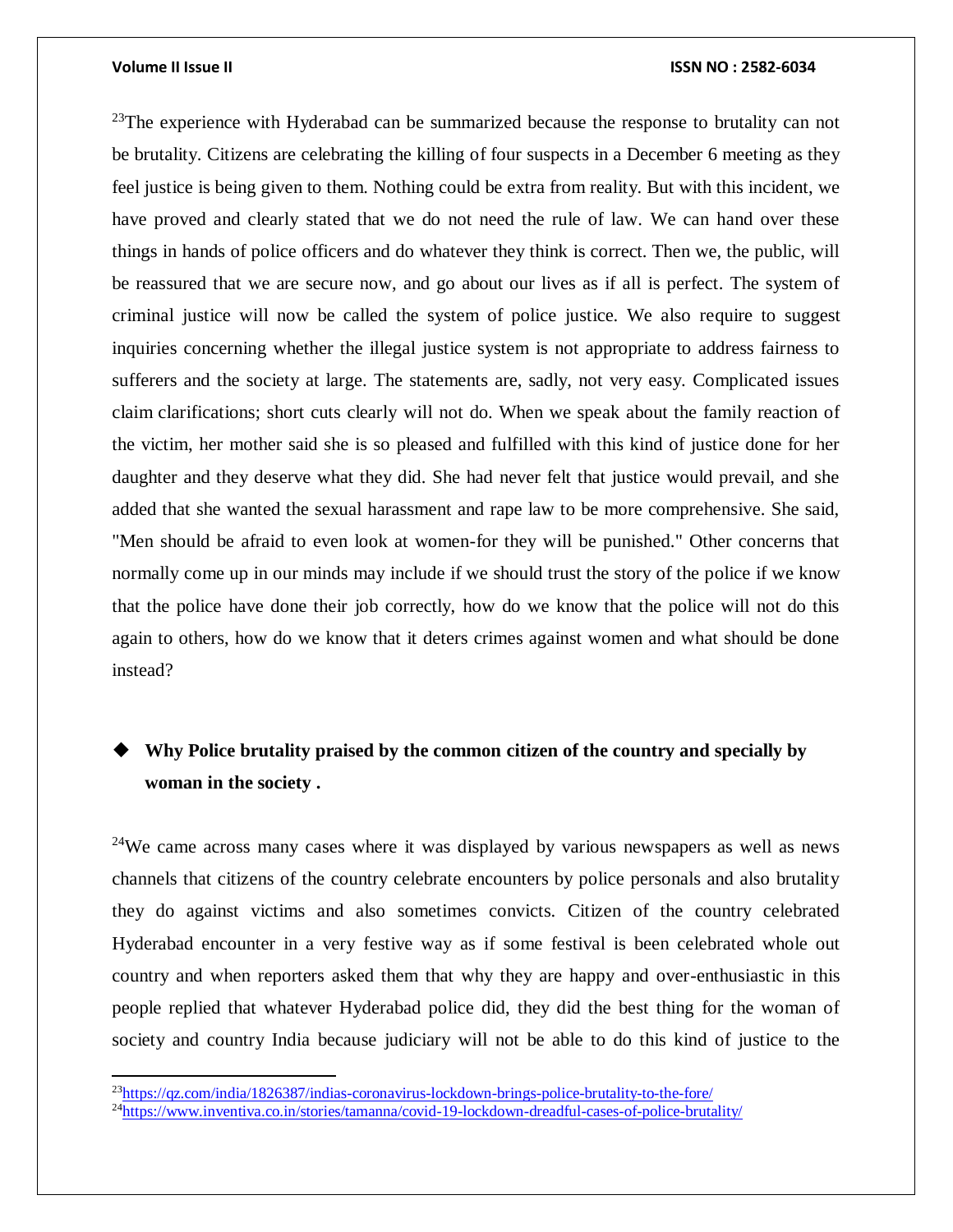victim and her family. The same thing happened when in Uttar Pradesh, Police officials gun downed Vikas Dubey and claimed that they did this because he was trying to escape and also opened fire on them.UP police said that when he opened fire at the special task force team that was chasing him when he tried to escape while being taken to Kanpur from Ujjain, Vikas Dubey was killed in an encounter.<sup>25</sup>In this case, also it was nowhere Proved that the encounter was fake and always there will be a question that what happened to Vikas exactly. Did he tried to escape or it was just a lame fiction story a police officer made just to escape from the inquiry. This case was also a burning topic and catches the whole country attention that what exactly happened that day and this killing was also celebrated by people and the reason was the same by a citizen of a country that is time consumption by the court and also court is biased as they support criminals because Judges are pressurized by politicians and also some politicians openly support these criminals and it was also mentioned in the report that this heinous criminal who killed 8 policemen was going to contest loksabha 2022 election and this was the proof that politicians also supported him fully and that's why people don't trust politicians and judiciary of the country. They think that the judiciary doesn't act because of politicians but they forgot that the judiciary is an independent body and also no one is having authority in this entire world to question judges about their decisions. They are not answerable to anyone .they are free to pass their decisions without any fear and hesitation.

## **Weakness of organ of Government**

A sizable amount of Indians have lost in the judiciary within the scheme. They'd started developing a crawling pessimism towards the police and therefore the enforcement machinery of the state a protracted time agony. But now, their pessimism extends to the judiciary, as well as the best courts of the land also we can say apex court. If folks might expect that criminals would be comprehended, prosecuted, and penalized during an affordable amount of your time, they'd not therefore pronto approve of rough and prepared measures within the name of justice. By demanding the killing of the suspect, and applauding the police once the deed was done, folks have unconcealed what they extremely think about our formal scheme. These steps taken by folks are something very miserable and it is not only their fault but also the fault of organs of the

 $\overline{a}$ 

<sup>25</sup><https://thediplomat.com/>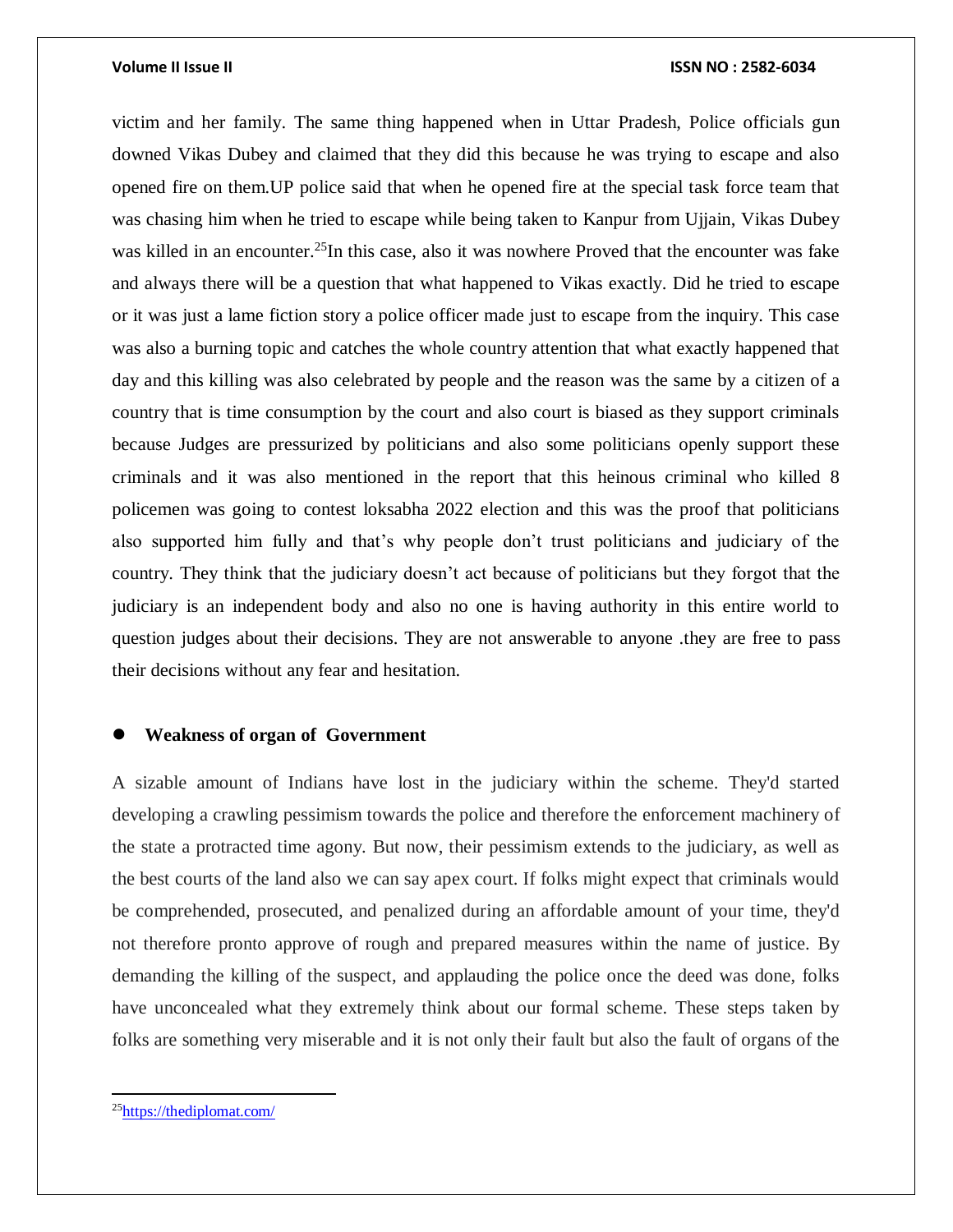government who look weak in front of these unconstitutional acts done by the authorities and that's why a citizen of India started believing in Police brutality for justice. They demand harsh punishments but because of Stretching of cases and also providing dates to dates in a particular case, the judiciary in India is somehow decreased their Image and Respect because, in front of the layman, they think that now judiciary is not capable of Justice and Hence Police authorities by Direct Encounters can intervene in the kinds of stuff of Judiciary and this will be the best way possible to Punish the Wrongdoer but this is Unconstitutional, this does not come under the discretion powers pf the Police authorities.We say a lot amount of cases but in no other cases, it was possible to extract truth that what happed in Kanpur-Ujjain case and also in Hyderabad case, just authorities mentioned that the convicts tried to escape and they shot them death because it was possible. It may be also because of some political agendas that we don't know but mentioning here. What if Some politicians tried to save them by killing Criminals like Vikas so that they can save themselves and he doesn't open his mouth in front of senior officials.

# **Conclusion**

Police violence is nothing more than a curse to humanity and to a democratic nation like India as well. In order to curb this problem, this is in our hands and the first step would be to make people of the country aware of their basic human rights against the police authorities. Another consideration is the introduction of the Police Control Authority (PCA) that will undoubtedly bring about dramatic improvements that will control police officials to avoid using unnecessary force against the nation's people. Senior police officers need to obtain regular warnings that their officer is cruel to the public. Judiciary should not be regarded by citizens of the country as a poor government organ, Justice is somehow late due to various reasons, but ultimately it should be administered with integrity and accuracy.National and State human rights commissions should also be set up so that they can also assist individuals to obtain their rights and also to curb this issue in the country, and these commissions should also bid on government bodies strictly for implementation because governments set up commissions, but they are not effective only because of the light actions towards these commissions. Only because the police authorities fall